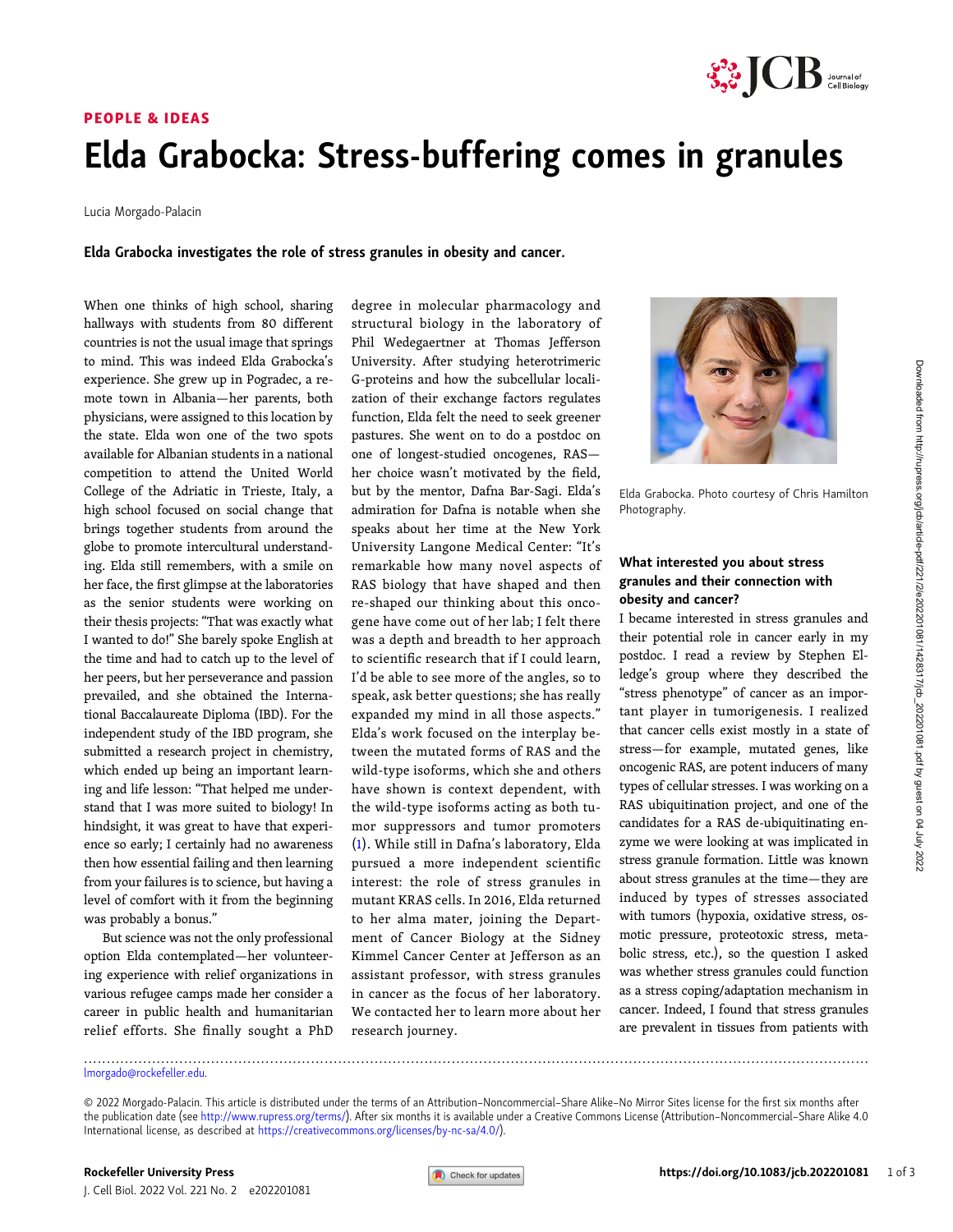# **SSICB**



Immunofluorescence staining of pancreatic ductal adenocarcinoma tissue showing cancer cells in red, stress granules in green, and nuclei in blue. Image courtesy of the Grabocka laboratory.

pancreatic cancer and mouse models of pancreatic cancer. Remarkably, not all cancer cells are the same in their capacity to form stress granules—all cells will make stress granules under stress, but KRAS mutant cancer cells have a heightened ability to do so because signaling from mutant KRAS enhances the levels of a critical molecule to stress granule formation, 15-deoxy-prostaglandin J2  $(2)$  $(2)$ . This enhanced capacity to make stress granules, in turn, renders KRAS mutant cells more resistant to stress and more dependent on stress granules; inhibition of stress granules leads to increased cell death in KRAS mutant versus KRAS wildtype cancer cells.

The work establishing this dependence was in vitro, so the primary goal when I started my laboratory was to determine their relevance in tumorigenesis, which led me to explore their connection to obesity and cancer for several reasons. First, obesity is a major predisposing factor for several cancers, including pancreatic and colon, which are prevalent KRAS-driven cancers for which treatment options are limited. Second, obesity is a complex pathology which likely impacts the pathobiology, the therapy response, and even the evolution of cancers that arise in this setting. Given that cell stress and inflammation are key features in obesity, this would make the ideal background to study the contribution of stress granules in tumorigenesis. I think this pre-existing stress [obesity] might necessitate the engagement of stress adaptive mechanisms from the early stages of tumorigenesis and may also lead to a high dependence on these processes.

#### What are you currently working on, and what is up next for you?

It's a very exciting time to be working on stress granules! The field has grown significantly over the past 10 yr or so, especially with the renewed interest in phase separation. As organelles that form via phase separation when a cell is under stress, stress granules are perhaps one of the best examples of phase separation in vivo and a great platform to understand its relevance. The recent advances in defining the composition, as well as key molecular drivers and their functional domains in stress granule assembly, have been of great benefit. We are now better positioned to define the stress granule–specific functions in health and disease. Because stress granules are induced by various types of stresses, they could function as a pan-stress adaptation mechanism in cancer. This is a very appealing angle, as if we can solve how stress granules enable stress adaptation, which is a major focus of my laboratory, we could have better anti-cancer therapies.

The composition of stress granules, comprising hundreds of proteins and mRNAs involved in several aspects of cell biology, prompted me to ask whether cytoprotection under stress is their main and/or only function. What other cellular processes stress granules regulate, whether these vary with the type of stress, and how such processes are integrated into the stress response of cancer cells are burning questions we are currently working on, as the answers will advance our understanding of the role of stress granules in cancer. The "chronic stress" of cancer is heterogenous in both spatial and temporal terms, as well as in the type of stress and intensity. I am also very curious to see if and how heterogeneity in stress stimuli impact the composition of stress granules and the processes they regulate, and how this may affect tumor evolution. Also, cancer cells are not the only cells in the tumor that make stress granules. As a matter of fact, we reported that KRAS mutant cells can stimulate stress granule formation in a paracrine manner. An ongoing project in the laboratory that I'm very excited about is focused on understanding the contribution of stress granules to the pro-tumorigenic microenvironment.



Out for a paddle. Photo courtesy of Elda Grabocka.

#### What kind of approach do you bring to your work?

My approach is very hypothesis and observation driven; the latter in the sense that it can often be that initial spark that inspires an idea, draws connections, and looks for context and meaning. I also find that sometimes the answer to my next question or the question I don't know to ask yet is hidden right in front of my eyes, so paying careful attention to the data is key. It is also where objective and critical evaluation of experimental results starts. There's one line that's firmly ingrained in my mind from my postdoctoral training, which is "Science is self-correcting." It's a note of caution that if you don't pay attention and see only what you want to see, it will still eventually prove you wrong, and you'd have wasted a lot of time in the process. So I try to minimize that waste as much as possible—unavoidable entirely, having a favorite hypothesis is part of the scientific thinking process, but crucial to remember to follow the data and not just convince yourself.

#### What has been the biggest accomplishment in your career so far?

I'm still quite early in my career to start listing accomplishments. I feel privileged to do the work I do; I essentially get funded to pursue ideas that I find interesting. So I have a hard time with this question because it has a hint of pride, and when you start adding pride to privilege, as a junior principal investigator especially, it gets a bit too selfserving. I hope that the work we are doing